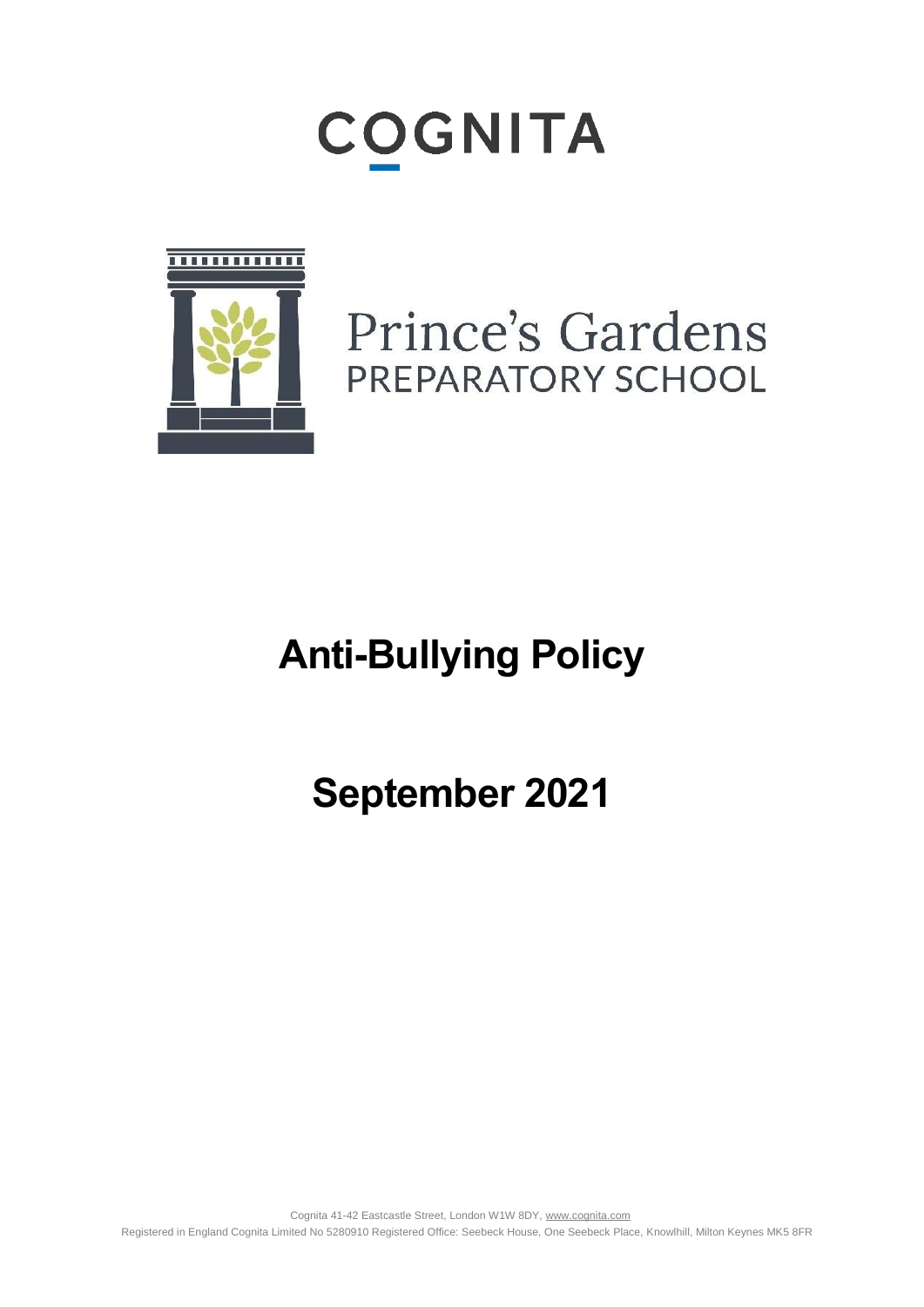#### **1 Introduction**

- 1.1 We aim to establish a whole school positive culture in which all members of the community feel safe and confident, and treat each other with respect and courtesy, particularly with regard to individual differences. To this end, bullying will be eliminated.
- 1.2 This policy should be read and understood in the context of our Behaviour Policy, our Equality and Diversity Policy, and our approach to personal, social, healthcare and economic education.
- 1.3 Our policy has been written in the context of our responsibilities under:
	- The Equality Act 2010. The Act makes it unlawful in England and Wales for the responsible body of a school to discriminate against, harass or victimise a pupil, exclude them or subject them to any other detriment.
	- The Independent School Standards Regulations 2014 (as amended)/British School Overseas Standards.
- 1.4 A bullying incident should be addressed as a child protection concern when there *is reasonable cause to suspect that a child is suffering, or is likely to suffer, significant harm.*  Where this is the case, staff will deal with the concern in line with the school Safeguarding Policy.
- 1.5 The support of external services may be accessed to tackle any underlying issues which have contributed to a child engaging in bullying.
- 1.6 As a Cognita school, we have signed up to the principles embodied within our group associate membership of the Anti-Bullying Alliance (ABA), linked to the National Children's Bureau, including access to specialist training of staff to support our best efforts to eradicate bullying in school.

#### **2 What do we mean by bullying?**

- 2.1 Bullying involves an imbalance of power which makes it hard for those being bullied to defend themselves. This may be seen or felt physically, online or psychologically, and includes social isolation or intimidation, as well as any threat of violence. It is defined as follows:-
	- It is deliberately hurtful behaviour; and
	- It is repeated over time.
- 2.2 Bullying may take various forms, and is often motivated by prejudice, including:
	- Cyber: The use of electronic communications including email, mobile phones, text/multimedia messaging, photographs/video, online profiling, websites, social networks, and instant messaging; all with the intention to frighten, embarrass or harass. This can happen at any time of day with a potentially wider audience and more accessories as people forward on with a simple click;
	- Disability: because of, or focusing on, the issue of disability;
	- Emotional: being unfriendly, excluding, tormenting (e.g. hiding books, threatening gestures);
	- Homophobic or Transphobic: because of, or focusing on, the issues of sexuality and/or gender identity;
	- Physical: pushing, kicking, hitting, punching or any use of violence inflicted on another individual;
	- Racist/Cultural/Religious: racial, cultural or religious taunts, comments or gestures;
	- Sexual: sexually abusive taunts, comments or gestures; and
	- Verbal: for example, name calling, sarcasm, spreading rumours.

We believe that bullying is a behaviour choice and that anyone can be encouraged to change their behaviour. It can be an individual or a group.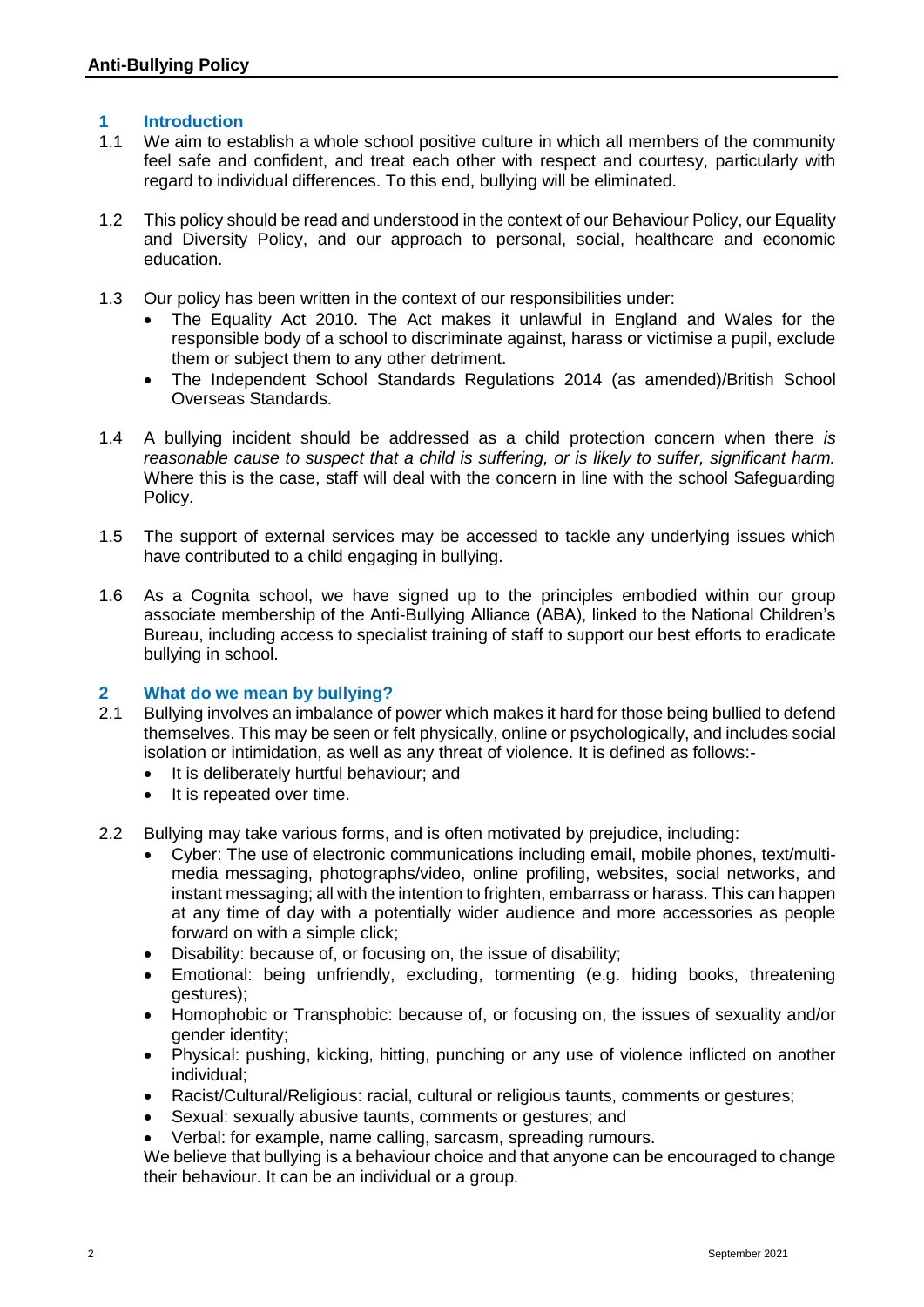- 2.3 We respect difference and welcome diversity in our children, young people and in society in general, and believe our school should be inclusive.
- 2.4 We believe that pupils should have the right to feel safe, secure and valued and that creating a safe environment and dealing with bullying is everyone's responsibility.
- 2.5 We support a range of positive strategies to deal with bullying and actively challenge the use of humiliation, fear, ridicule and other similar approaches in an effort to reduce bullying.
- 2.6 Bullying can result in long-term psychological damage and, in extreme cases, suicide. It is often motivated by prejudice against particular groups, for example, on grounds of race, religion, gender, sexual orientation including transgender, special educational needs and/or disability, or because a child is adopted or has caring responsibilities. It might be motivated by actual differences between children, or perceived differences. Any prejudice based language is unacceptable.
- 2.7 Bullying is not a criminal offence. However, there are criminal laws in the UK which apply to harassment and threatening behaviour. If we feel that an offence may have been committed our staff will seek assistance from the police.
- 2.8 School visits are a part of everyday school life and, as such, this policy applies in full when pupils are off site, on work connected to the school. Moreover, teachers have a power to discipline pupils in a reasonable way for conduct on and off the school premises. As such, any bullying incidents occurring off the premises, such as on public transport, school buses or in the local community, will fall under this policy and be treated accordingly. If the matter involves criminal activity, the police will always be informed.
- 2.9 Bullying which is deemed to be illegal must be reported to the police.

#### **3 Objectives**

- 3.1 Our policy is implemented whenever the school is responsible for the conduct and welfare of children and young people. The Senior Leadership Team and all staff are responsible for its implementation.
- 3.2 Our objectives are to:
	- Enable pupils to understand clearly what constitutes bullying and to understand that bullying, whatever its form, will not be tolerated by the school community;
	- Make it easy for pupils to report bullying so that they feel assured that they will be listened to and incidents acted upon;
	- Enable parents to feel confident that bullying incidents will be firmly dealt with by the school;
	- Create a safe environment and promote an inclusive ethos in the school where pupils can discuss the cause of bullying without fear of further bullying or discrimination;
	- Raise staff awareness of the presence of different types of bullying, and an awareness of groups of pupils who are bullied disproportionately;
	- Establish guidelines for action where bullying is evident;
	- Develop a range of effective strategies for pupils to learn about moral and social issues;
	- Ensure pupils are able to explain how we expect them to behave; and
	- Celebrate success as an important way of creating a positive school ethos around antibullying.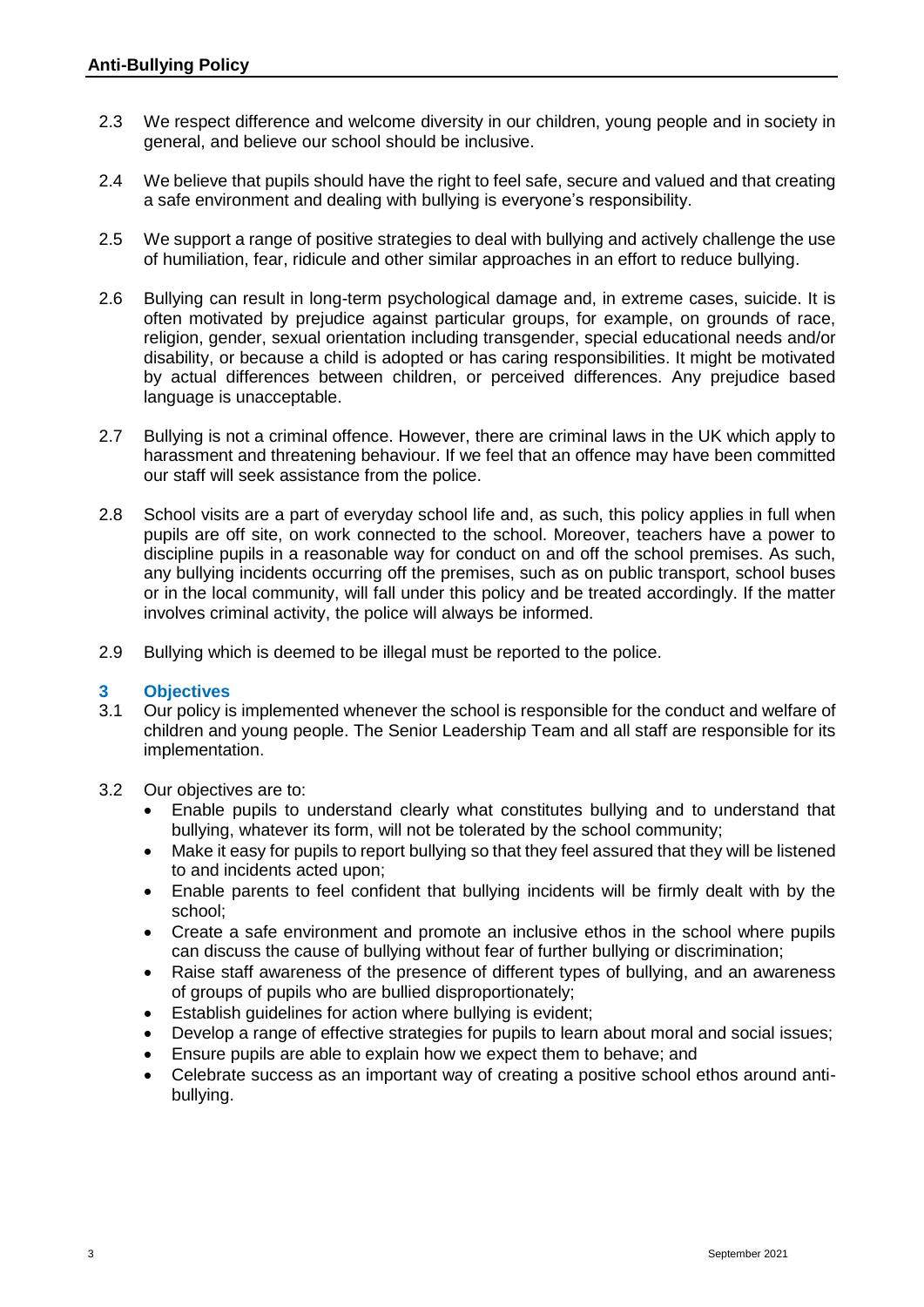#### **4 Our Procedures**

- 4.1 Effective staff training is an important aspect of our work to prevent and tackle bullying, including the different types of bullying. All staff have had relevant training and understand the importance of this policy. In particular, our Senior Leadership Team ensures that all staff understand the principles and purpose of the school's policy, the legal responsibilities, how to resolve problems and where to seek support. We use specialised skills to help our staff understand the needs of any pupils, including special educational needs and/or disability and lesbian, gay, bisexual and transgender (LGBT+) pupils.
- 4.2 We all understand that bullying can occur in any school and that we have a responsibility to be vigilant for incidents, especially at times and in places where it is more likely to occur. We ensure that the physical layout of our buildings and our safety mechanisms, such as CCTV, all help to discourage and reduce the risk of bullying.
- 4.3 We aim to ensure staff feel confident to consistently tackle all forms of bullying and that pupils are empowered to say "no" to bullying.
- 4.4 If a member of staff suspects that bullying is taking place, or a disclosure is made to them about an incident of bullying, they should always consult a senior member of staff. Under the guidance of a senior staff member, an age appropriate investigation should take place. Separate meetings, at which all conversations should be recorded in writing, should be arranged with those involved to establish their version of events and assure them that the situation will be dealt with sensitively but firmly and fully.
- 4.5 Parents of both parties are always kept fully informed about how the alleged bullying is being handled.
- 4.6 Bullying behaviour will normally be addressed through the provision of counselling for all parties involved. A proven allegation of serious bullying will result in suspension or exclusion, with the possible involvement of the police. Following the incident, a senior staff member oversees the monitoring of the situation, liaising directly with the relevant teacher to check that further bullying is not occurring.
- 4.7 Parents are asked to keep the school and staff informed of any concerns, and encourage their child to report any incidents immediately to an appropriate staff member. The Headmistress will ensure that the incident and any action taken are formally recorded in the behaviour incident log.

#### **5 Preventative Strategies**

- 5.1 As a successful school, we create an environment that prevents bullying from being a serious problem in the first place.
- 5.2 We proactively gather intelligence about issues between pupils which might provoke conflict and develop strategies to prevent bullying occurring in the first place. We talk with pupils through the curriculum about issues of difference and use dedicated project time and events such as special assemblies. We keep lines of communication open so pupils feel included.
- 5.3 We are aware that schools which excel at tackling bullying have created an ethos of good behaviour where pupils treat one another and the school staff with respect because they know this is the right way to behave. Values of respect for staff and other pupils, an understanding of the value of education, British values, and a clear understanding of how our actions affect others permeate the whole school environment. We reinforce these messages through the behaviour and attitudes of our staff, who set a good example.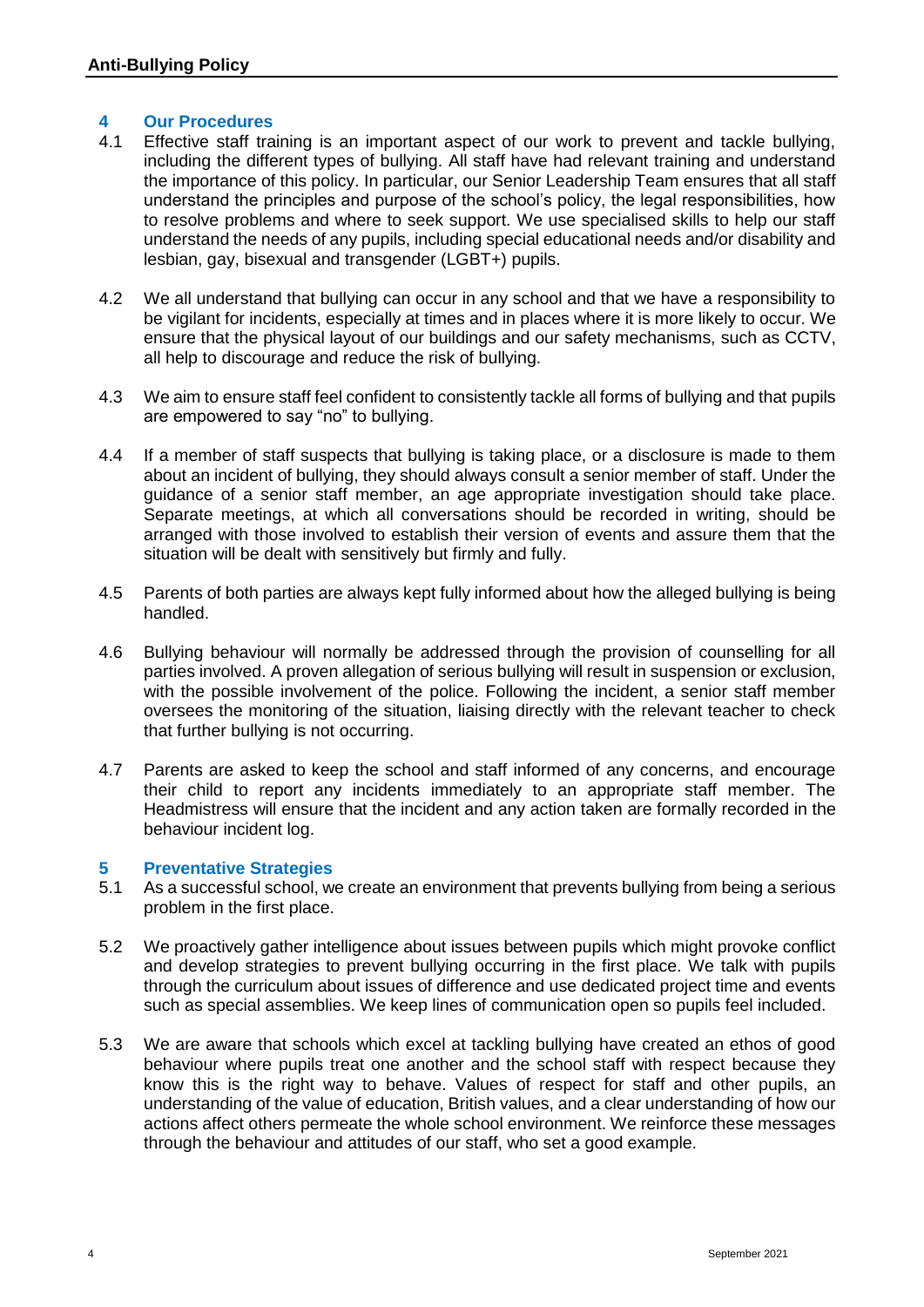#### **6 Successful Intervention Strategies**

- 6.1 We apply disciplinary measures to pupils who bully in order to show clearly that their behaviour is wrong. In accordance with our Behaviour Policy, we apply sanctions fairly, consistently and reasonably, taking into account of any special educational needs or disabilities that pupils may have and taking into account the needs of vulnerable pupils.
- 6.2 We also consider carefully the motivating factors which may have affected the bullying behaviour and whether it indicates any concerns for the safety of the perpetrator. Where this is the case, the child engaging in the bullying behaviour may need support themselves.
- 6.3 We involve parents to ensure that they are clear that the school does not tolerate bullying and that they are aware of the procedures to follow if they believe that their child is being bullied. We make sure that our parents feel confident that we will take any complaint about bullying seriously and resolve the issue in a way which protects the child.
- 6.4 We involve pupils so they understand our approach towards bullying and so they are clear in the part they have to play to prevent bullying, including when they find themselves as bystanders.
- 6.5 We regularly evaluate our approach and ensure that our policy and practice is up to date.
- 6.6 We make sure that the consequences of bullying reflect the seriousness of the incident, so that others see that bullying is unacceptable.
- 6.7 We teach pupils that using any prejudice-based language is unacceptable and will not be tolerated.
- 6.8 We work with the wider community, such as the police and children's services, where bullying is particularly serious or persistent and where a criminal offence may have been committed.
- 6.9 We make it easy for pupils to report bullying so that they feel assured that they will be listened to and incidents acted upon.
- 6.10 We draw on the expertise of specialist organisations with a proven track record in dealing with bullying to ensure our practices are effective and keep children safe.
- 6.11 We ensure that notices are placed around school which provide appropriate telephone numbers and email addresses for children to contact organisations such as ChildLine, Kidscape and CEOP.
- 6.12 We listen to our pupils' voice at all times and act accordingly.
- 6.13 We aim to use restorative approaches in school which focus on reconciliation with those who have been harmed. This enables all those affected by any incident to play a part in repairing the harm and finding a positive way forward, enabling everyone to prevent conflict and build relationships.

#### **7 Our Procedures**

7.1 The immediate priority is to stop the bullying, so instances will be dealt with without delay. The school takes the standpoint that most pupils involved in bullying do not intend to inflict significant harm. As a first recourse, those who bully will be counselled by pastoral staff, an appeal will be made to 'better nature' and a commitment to correct the behaviour will be elicited. The bully should apologise to the victim.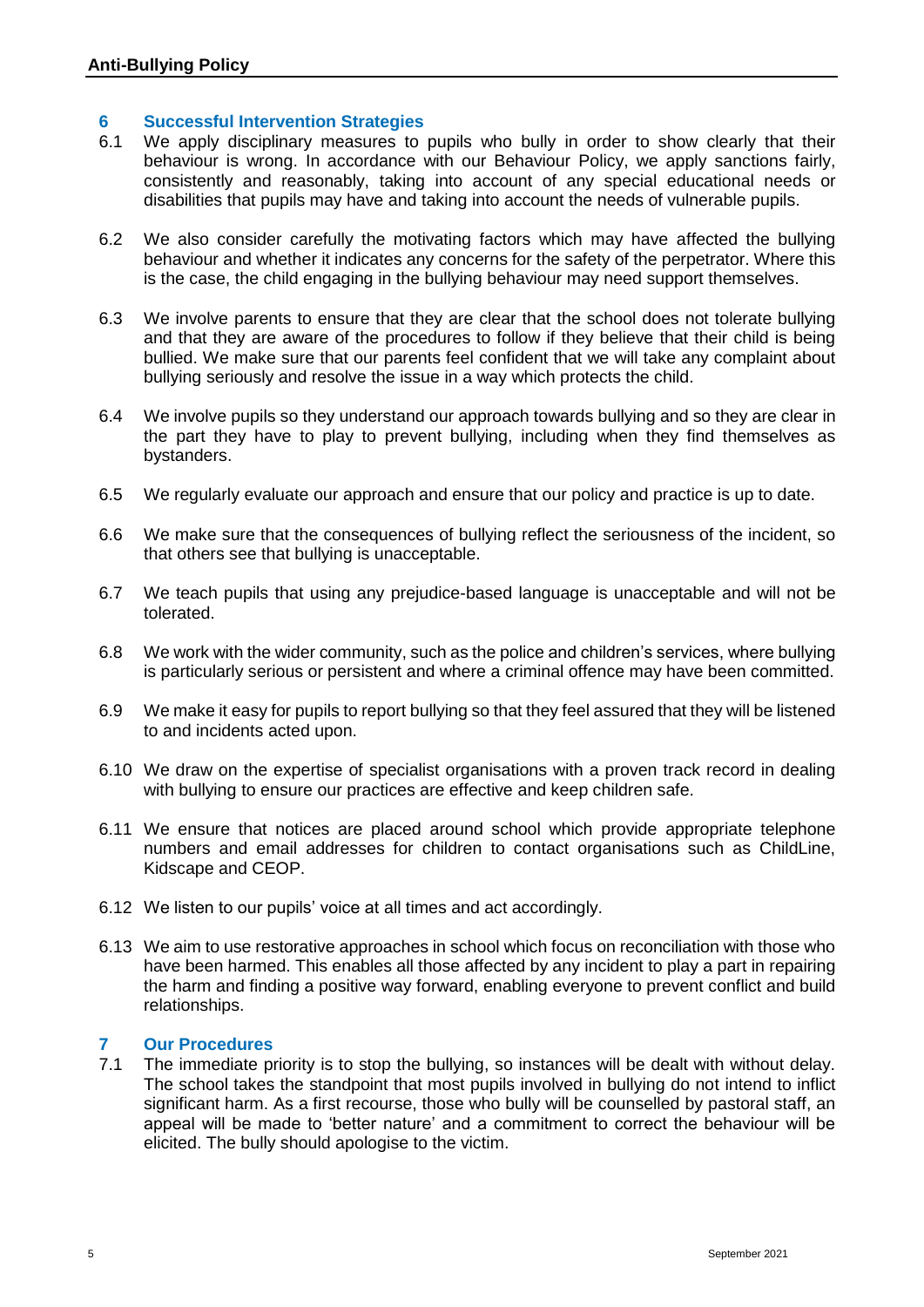- 7.2 It is important for the school to understand the motivation behind any bullying and whether it reveals any cause for concern about the safety of the perpetrator. This is because the bully may need support themselves.
- 7.3 In serious or persistent cases, parents should be informed and may be asked to come in to a meeting to discuss the problem and, if necessary and appropriate, police will be consulted. All attempts will be made to help the bully or bullies change their behaviour. This may include referral to outside agencies or specialist programmes of support.
- 7.4 Our school uses restorative practice which includes a facilitated meeting being held to enable individuals and groups to work together to improve their mutual understanding of what has taken place and to jointly agree the best solution moving forwards. Sometimes a less formal approach is used with the same principles in place, depending on the nature of the incident. Restorative practice provides an opportunity for everyone to reflect on how they interact with each other and consider how best to prevent harm and conflict, recognising everyone has a part to play and is responsible as such.
- 7.5 Incidents of bullying will be recorded by relevant pastoral staff. This will enable patterns to be identified, and keeping records of bullying incidents will also enable the school to:
	- Manage individual cases effectively:
	- Monitor and evaluate the effectiveness of strategies:
	- Celebrate the anti-bullying work of the school; and
	- Respond effectively and swiftly to concerns from parents.
- 7.6 The most obvious strategy is the use of disciplinary sanctions and learning programmes to deal with those pupils who are found to be bullying. Such disciplinary measures have three main purposes, namely to:
	- Impress on the perpetrator that what he/she has done is unacceptable;
	- Deter him/her from repeating that behaviour; and
	- Signal to other pupils that the behaviour is unacceptable and deter them from doing it.
- 7.7 Sanctions for bullying are intended to hold pupils who bully to account for their behaviour and to ensure that they face up to the harm that they have caused and learn from it. They also provide an opportunity for the pupil to put right the harm they have caused. Sanctions available are detailed in the school's Behaviour Policy and will be applied fairly, consistently and reasonably, taking into account the needs of vulnerable pupils. Ultimately, bullies will not be tolerated at this school and permanent exclusion (expulsion) will be used if, at the Headmistress's discretion, it is considered appropriate and that the relevant procedures have been followed accordingly.
- 7.8 We have powers to search included within the Education Act 2011 to tackle cyber-bullying, including, where necessary, deletion of inappropriate images or files on electronic devices, including mobile phones. We use this power under the specific authority of the Headmistress only and where there is good reason to do so, i.e. that it could be used to harm children, disrupt teaching or break the school rules. We do not search pupils in a blanket way.

#### **8 Monitoring and Evaluation**

- 8.1 The Headmistress is responsible for maintaining a behaviour log which includes instances of bullying.
- 8.2 The Headmistress is responsible for the implementation of this policy and for reviewing from time to time to evaluate its implementation and impact.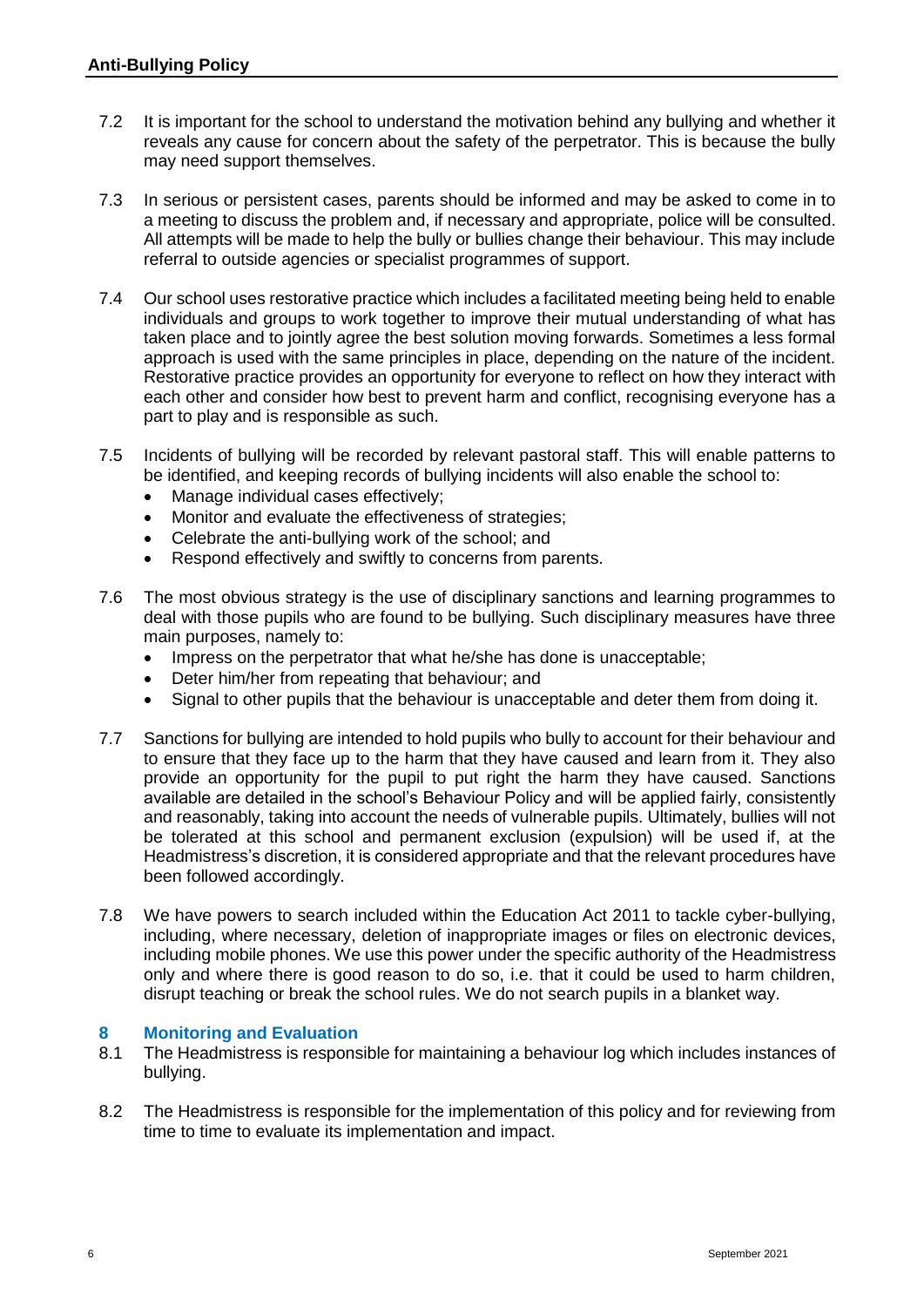- 8.3 The Headmistress reports on behaviour and bullying at governance meetings. This forms the monitoring and evaluation function of the proprietor.
- 8.4 Where there are concerns regarding the school's approach to dealing with bullying, these will be explored by the Director of Education (DE).